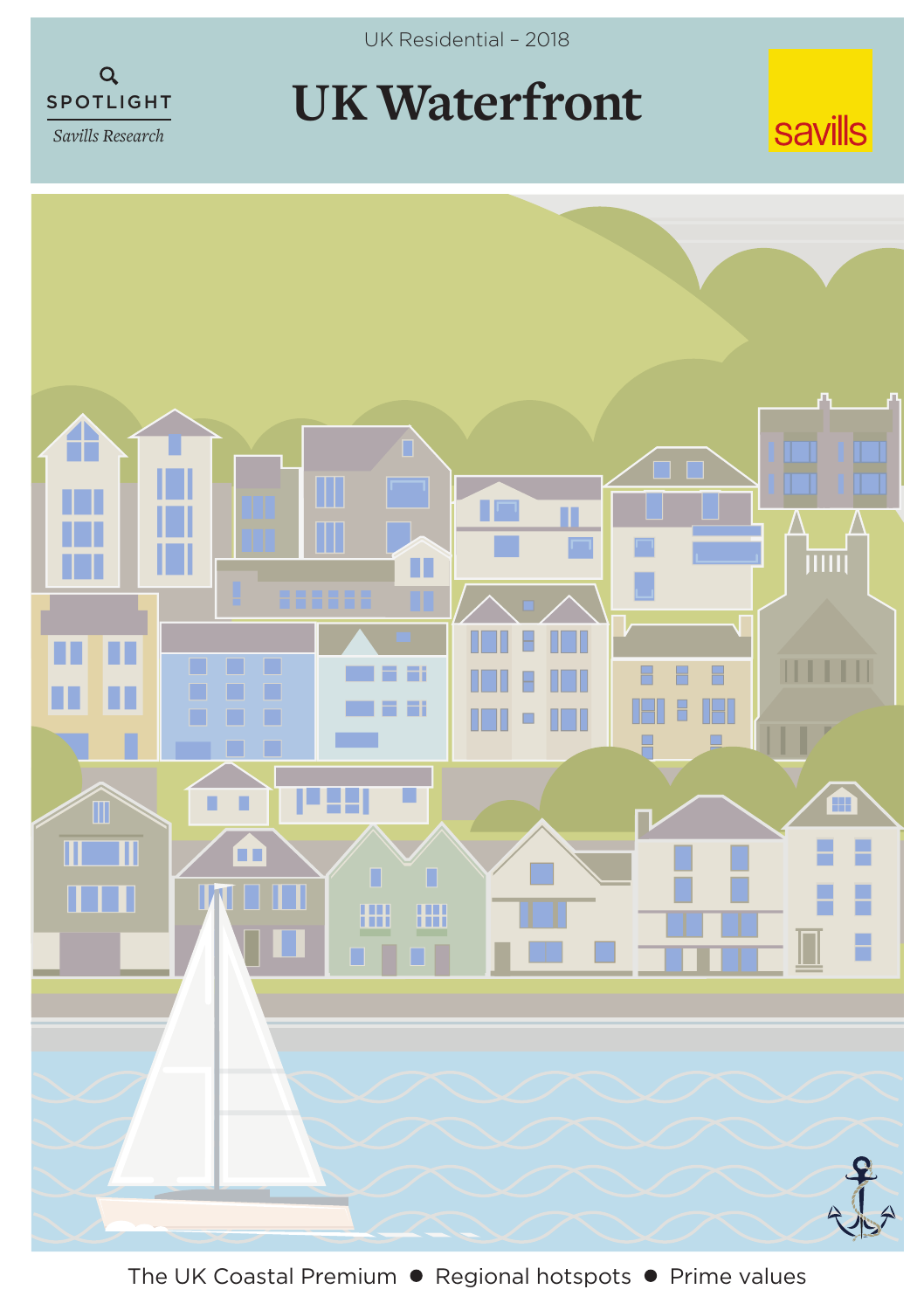## **INTRODUCTION**

The coastline of Great Britain, totalling a distance of 17,820 kilometres, is extremely diverse and is made up of many picturesque towns and villages, vast open beaches, dramatic cliff tops, estuaries, marinas and bays.

 Traditionally, the coastline was used as a great source of trade for the country, as marine transport was once the only way to reach the island.

 Today, many aspire to buy by the sea for its beautiful scenery, unique lifestyle and plentiful leisure offerings. The type of property available along the coast is just as varied, ranging from fisherman's cottages to beachfront mansions and modern new build developments.

Frances Clacy Residential Research 020 7409 5905 fclacy@savills.com



## **A shore thing**

Coastal properties have always attracted a wide spectrum of buyers

As a result of the diverse range of property types<br>on offer, living by the sea appeals to a wide range<br>of buyers. The vast majority of prime waterfront<br>buyers are domestic, with only 8% coming from oversea on offer, living by the sea appeals to a wide range buyers are domestic, with only 8% coming from overseas. Of those moving from within the UK, 70% are buying their main residence. This means the prime coastal markets have been less impacted by the 3% stamp duty surcharge, introduced in the spring of 2016, than was expected. Even in the South West, which is seen as a hotspot for second home owners on the coast, those buying their main residence make up 65% of the prime markets.

Coastal properties often appeal to empty nesters, who are looking to downsize or relocate after children have left home. Just over half of Savills waterfront buyers in the past two years have been aged over 50 and this figure increases to almost three quarters in the South West. Over half of them are also buying with cash which means the prime coastal markets have been less affected by mortgage constraints in recent years.

Whilst coastal properties will often be sold to local buyers looking to upsize or downsize within these areas, living by the sea also attracts buyers from further afield, particularly those moving from London in search of a complete lifestyle relocation. In the south west 21% of coastal buyers come from the capital, whilst in the east of England this figure is as much as a third.

## **The cost of the coastline**

Those buying homes in close proximity to the coast are willing to pay over the odds for the benefits. Second hand property located within 100m of the coastline in England and Wales costs an average of 13% more than that located up to 1km further inland. However, the premium for front line positions with direct views of the water can be considerably more.

 The premium in Wales is higher than in England with buyers spending on average 21% more for properties on the coast. This is due to the popularity of locations such as Conwy in the north, as well as the affluent seaside towns of Penarth in The Vale of Glamorgan and Tenby in Pembrokeshire.

The most expensive coastline can be found in South West England where the average second hand sale price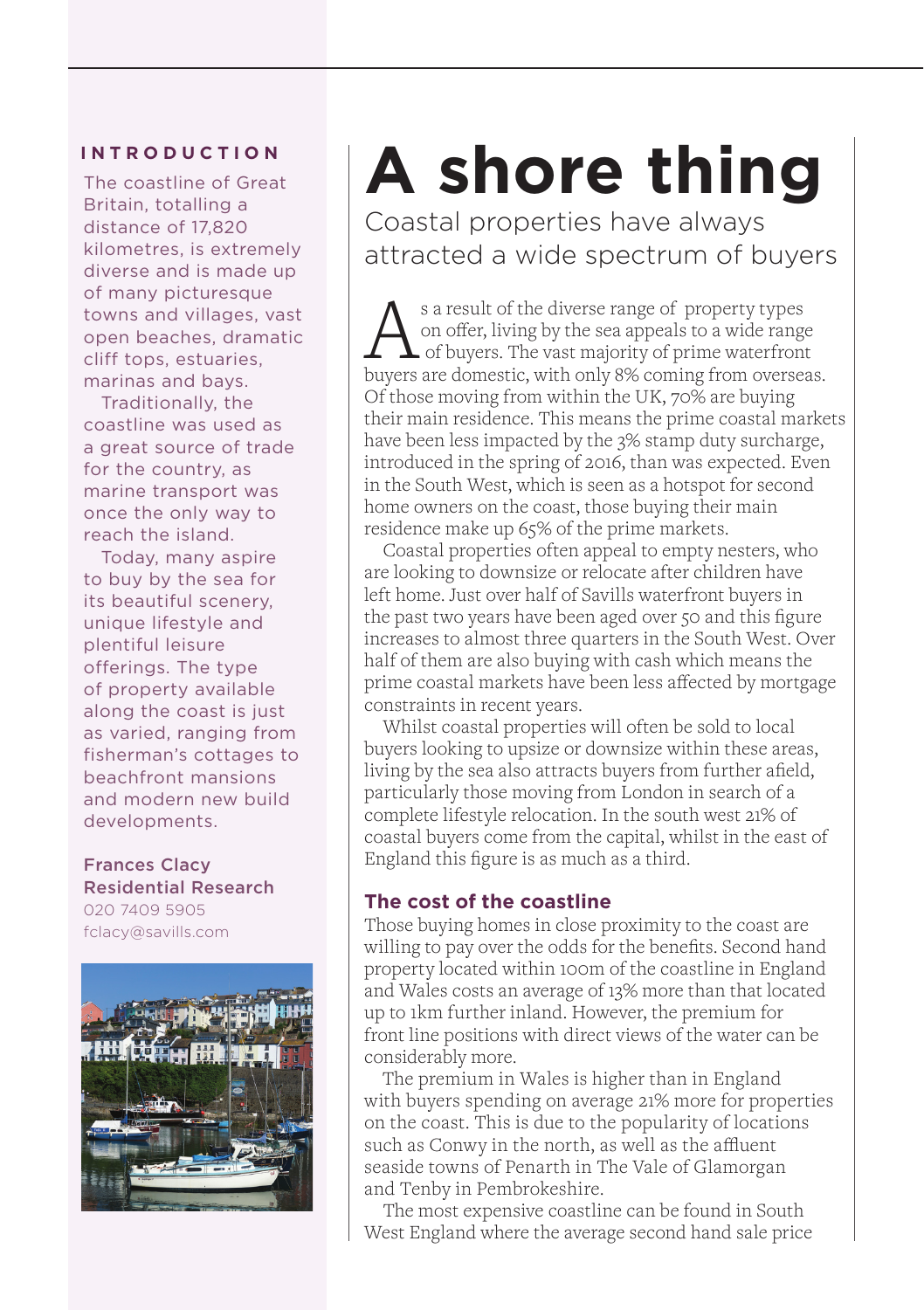**The UK coastal premium** The difference in average second hand sale price caused by proximity of property to the sea



Source: Savills Research using Land Registry